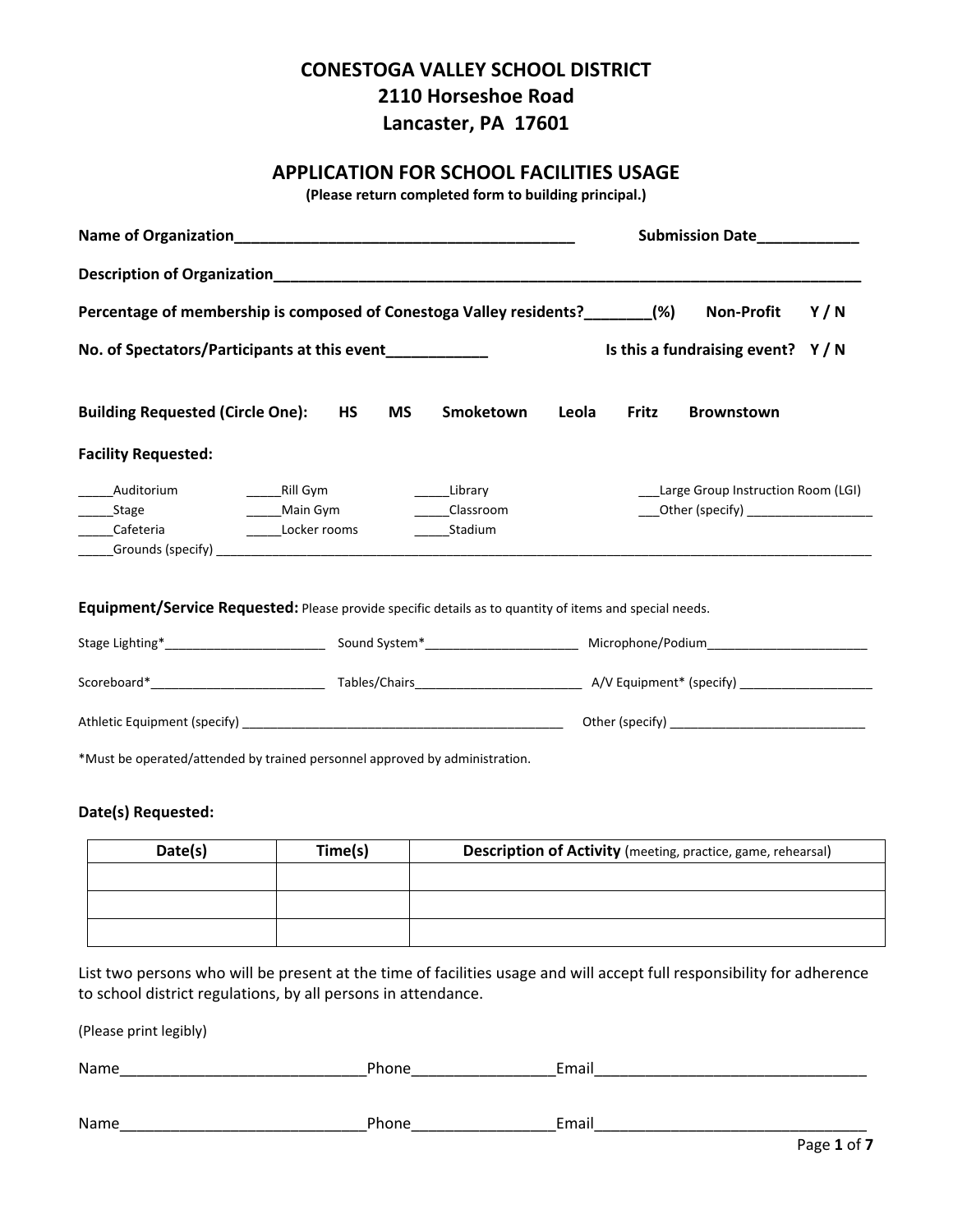In the event an emergency arises in which an Automated External Defibrillator (AED) is needed, one is available in each school building in a mounted box on the wall outside the Health Office. Please ensure your group knows the location of the Health Office. The high school Trainer's Room also contains an AED.

The User(s) must give notice to the School of any accident resulting in bodily injury or damage to property of the School, or others, occurring on School premises or in any way connected with the use of School premises within twenty‐four (24) hours of the incident.

Any performance or activity in which an admission charge or donation is requested could be subject to the township and school district admissions tax. It is the renter's responsibility to contact the Assistant Director of Business Services for a determination as to whether a particular activity is subject to an admissions tax. Adherence to the above will prevent the possibility of a group receiving notice of tax due that wasn't built into the pricing structure.

As required by the Commonwealth of Pennsylvania and Act 168, private and non‐profit organizations are required to maintain current records documenting all employment history reviews and clearances of their employees and volunteers. Persons making application for the use of school facilities certify that their organization is in compliance with Act 168 of 2014 and Employee/Volunteer Background Clearances by signing below.

# *PLEASE NOTE: Conestoga Valley reserves the right to make final determination regarding staffing* needs and rental fees. This application may be denied if all areas of this document are not complete.

| Approval: Custodian                     | Date | <b>Applicant's Signature</b>     |  |
|-----------------------------------------|------|----------------------------------|--|
| <b>Approval: Building Administrator</b> | Date | <b>Applicant's Address</b>       |  |
| <b>Approval: Athletic Department</b>    | Date | <b>Applicant's Phone Number</b>  |  |
| <b>Approval: District Administrator</b> | Date | <b>Applicant's Email Address</b> |  |

# **\*\*\*\*\*\* Proof of liability insurance must accompany this application \*\*\*\*\*\***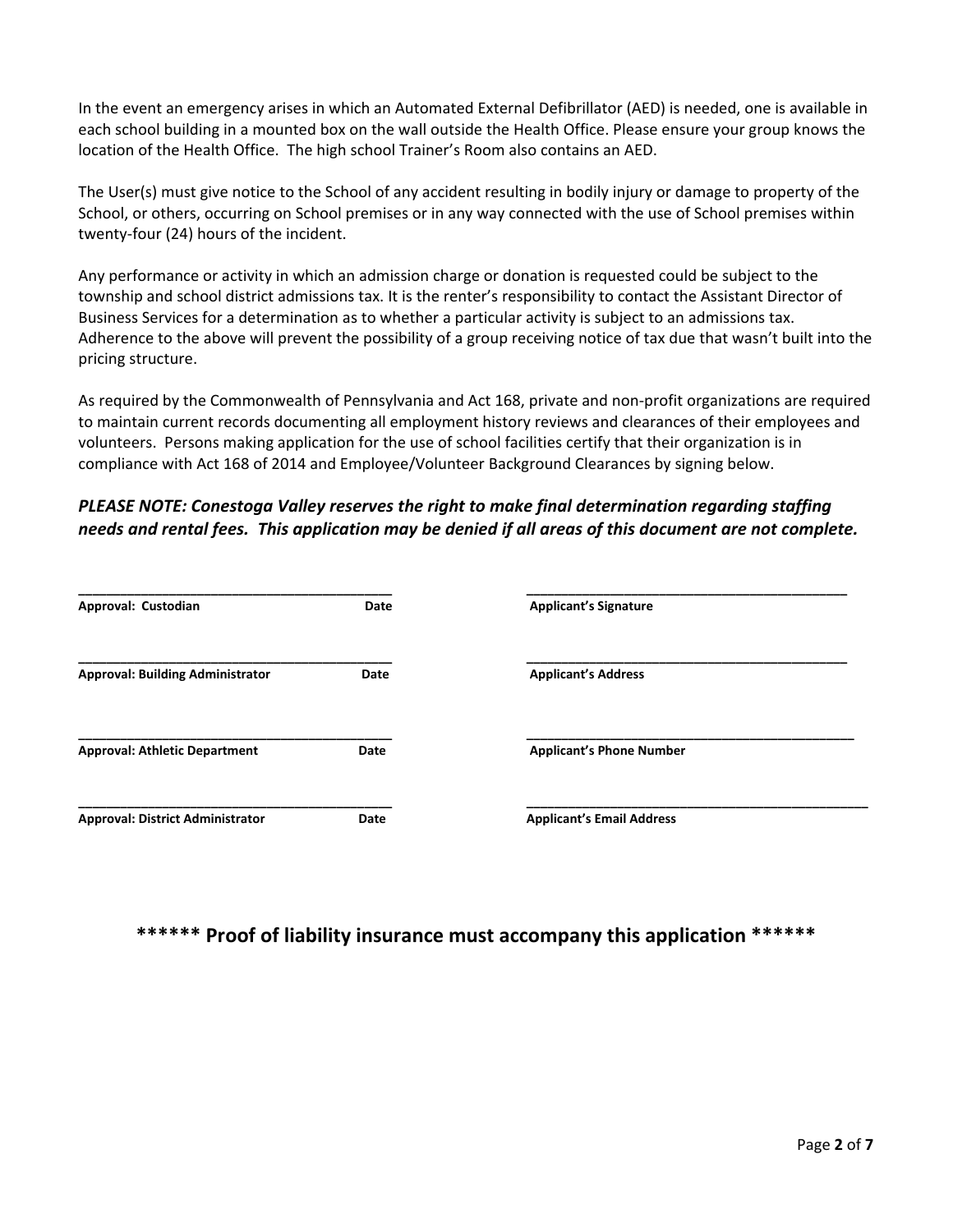#### **CONESTOGA VALLEY SCHOOL DISTRICT**

#### **2110 Horseshoe Road**

#### **Lancaster, Pennsylvania 17601**

#### **RENTAL PROCEDURES FOR USE OF SCHOOL FACILITIES AND GROUNDS**

- 1. Any request for use of school facilities and grounds must be submitted to the building principal at least thirty (30) days in advance of use.
- 2. Any request for use of school gymnasiums or athletic fields must be submitted by the athletic director at least thirty (30) days in advance of use.
- 3. No use of facilities or fields shall interfere with the regular school program activity in any way.
- 4. Community organizations in the Conestoga Valley School District may not rent facilities for more than three months unless the Board grants specific approval.
- 5. Use of facilities on Sunday will be permitted only if staff can be found to work on Sunday. Because of difficulty in finding staff that is available on Sunday mornings, normally the district's facilities will not be available for rent until noon on Sundays.
- 6. Class I, II, IV, V and VI groups renting the facility shall be required to submit proof of liability insurance with the application form for \$1,000,000 coverage. Class III groups shall be required to submit an insurance rider for \$1,000,000 coverage for the period of time the facilities will be used.
- 7. The school district shall have final authority in establishing the rental class for use of facilities or fields and may vary the classifications when appropriate. The district may reduce or eliminate rental charges in specific instances as they see fit.
- 8. A custodian must be on duty at all times when the building or stadium is in use. If a custodian is not scheduled to work when an activity is scheduled, an extra hourly fee will be charged as indicated on the fee schedule.
- 9. Fire code ordinances must be strictly followed. The movement or placement of any district furniture and/or equipment must be approved by the building principal in advance and, if necessary, the local fire marshal.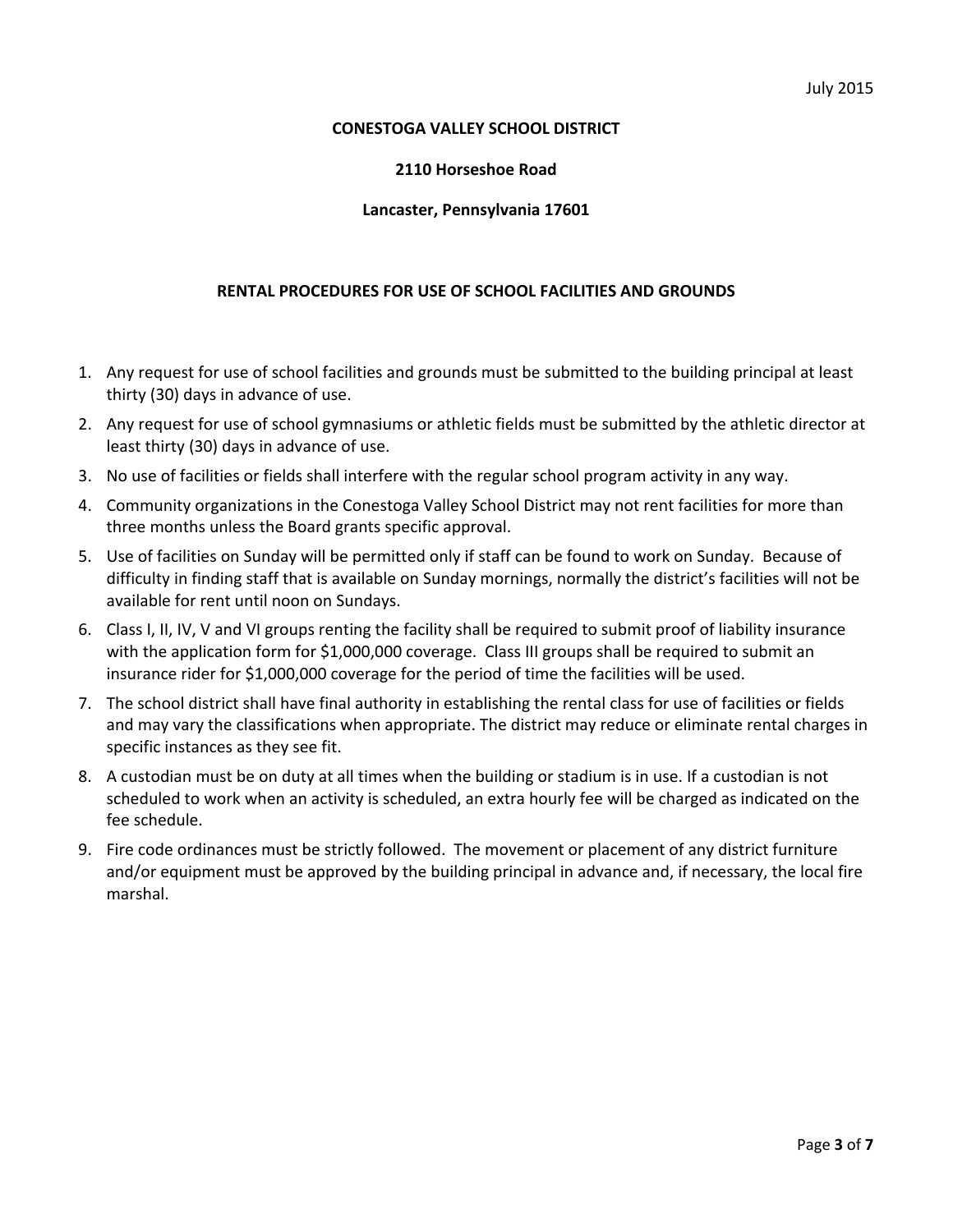| School        | Cafeteria | Auditorium | Mezzanine | LGI Room | Rill | Main/Gym | Stadium |
|---------------|-----------|------------|-----------|----------|------|----------|---------|
| High School   | 428       | 674        | 218       | 65       | 1960 | 720      | 2857    |
| Middle School | 300       | 607        |           |          |      | 350      |         |
| Leola         | 156       | 532        | 210       |          |      | 150      |         |
| Fritz         | 200       |            |           | 75       |      | 400      |         |
| Smoketown     | 268       |            |           | 100      |      | 500      |         |
| Brownstown    | 150       |            |           | 90       |      | 500      |         |

- 10. Class I organizations may provide a service in lieu of fees. The service project must relate to the facility or field they are using and must be approved by administration.
- 11. Use of or access to the refrigerator or freezer is prohibited. Use of kitchen facilities or equipment is not permitted.
- 12. Additional maintenance fees will be assessed for Classes II through VI as identified under rental fees.
- 13. Groups should have rental request approval in possession or risk ejection.
- 14. Groups using facilities will be classified as follows:
	- Class I All school related or non-profit organizations whose purpose is to offer direct assistance to the school-age youth of the school district. (Ex: Alumni Association, Girl Scouts, Boy Scouts, Conestoga Valley Booster Clubs, Education Foundation, CV Youth Sports Clubs, etc.) If purpose is to raise funds for such organization, additional charges under Item #16 will be charged. This classification shall also apply to Lancaster-Lebanon athletic play-offs.

 Where an official scholastic program does not exist in the middle school and acts as a feeder program to the High School or Middle School program, the organization will not be assessed any rental fees although additional charges under Item #16 may apply.

- Class II All non‐profit, community organizations with a majority of members being Conestoga Valley residents. Purpose for rental of the facility must be to provide educational or recreational services to their organization. (Ex: Adult Recreation Association, Jaycees, Community Center, etc.)
- Class III All individual/private groups with a majority of members being Conestoga Valley residents. Purpose for rental of the facility must be to provide recreational services to their group. (Ex: Family Reunions.)
- Class IV All non‐profit, community organizations with a majority of, or at least twenty‐five (25) members being Conestoga Valley residents. Purpose for rental of the facility is to conduct a program for which a fee is charged in order to raise funds for said organization. (Ex: Rotary Travelogue, etc.) Class V PIAA, District 3 and other not‐for‐profit organizations located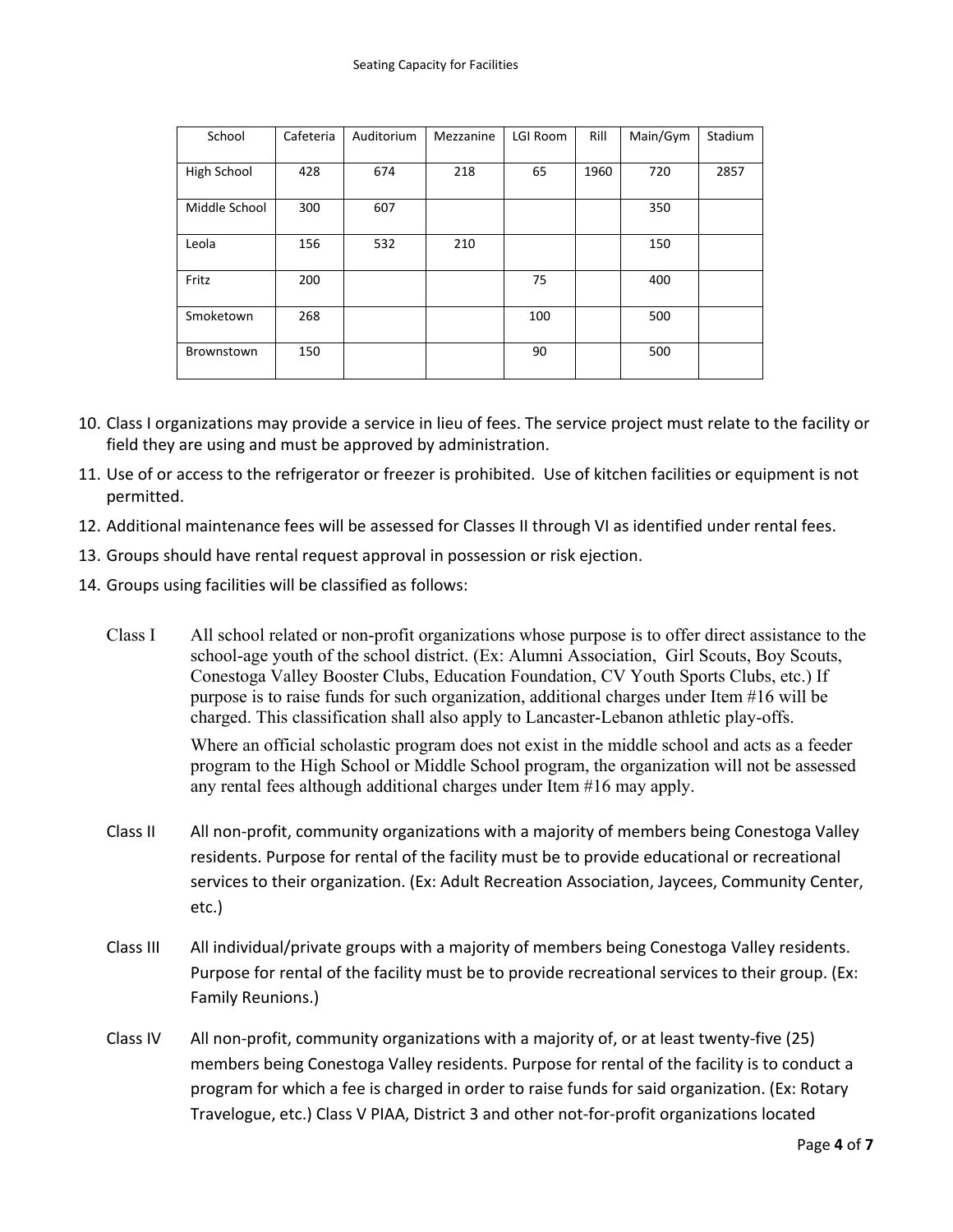outside the CV community where a minority of CV residents participate or are not covered in other group classifications.

Class VI Corporations, for profit organizations (ex: sports camp organizations, etc.)

Corporations or for‐profit organizations may be denied use of the facilities if the intent is the solicitation of business or profiting from CV employees and/or residents unless it is a fundraising event coordinated by a Class I organization with a listing of such businesses approved by administration.

15. RENTAL FEES: The rental fee is a per day charge which includes normal use of the facility and the services of one custodian during performance hrs if he/she is regularly scheduled to work. All other personnel charges are additional.

|                    | Class I   |           | <b>Class II</b> |        | <b>Class</b><br>Ш | <b>Class</b><br>IV | <b>Class V</b> | <b>Class</b><br>VI |
|--------------------|-----------|-----------|-----------------|--------|-------------------|--------------------|----------------|--------------------|
| <b>Auditoriums</b> | Daily     | Season    | Daily           | Season |                   |                    |                |                    |
| <b>CVHS</b>        | \$45      | \$530     | \$55            | \$635  | \$165             | \$165              | \$385          | \$1,280            |
| CVMS & Leola       | \$40      | \$425     | \$45            | \$530  | \$165             | \$165              | \$385          | \$975              |
| Elementary         | \$30      | \$320     | \$40            | \$425  | \$140             | \$140              | \$275          | \$640              |
| Cafeteria          | No Charge |           | No Charge       |        | \$295             | \$295              | \$360          | \$575              |
| Classroom          | No Charge |           | No Charge       |        | \$30              | \$45               | \$80           | \$60               |
| Large Group Room   |           | No Charge | No Charge       |        | \$35              | \$65               | \$100          | \$175              |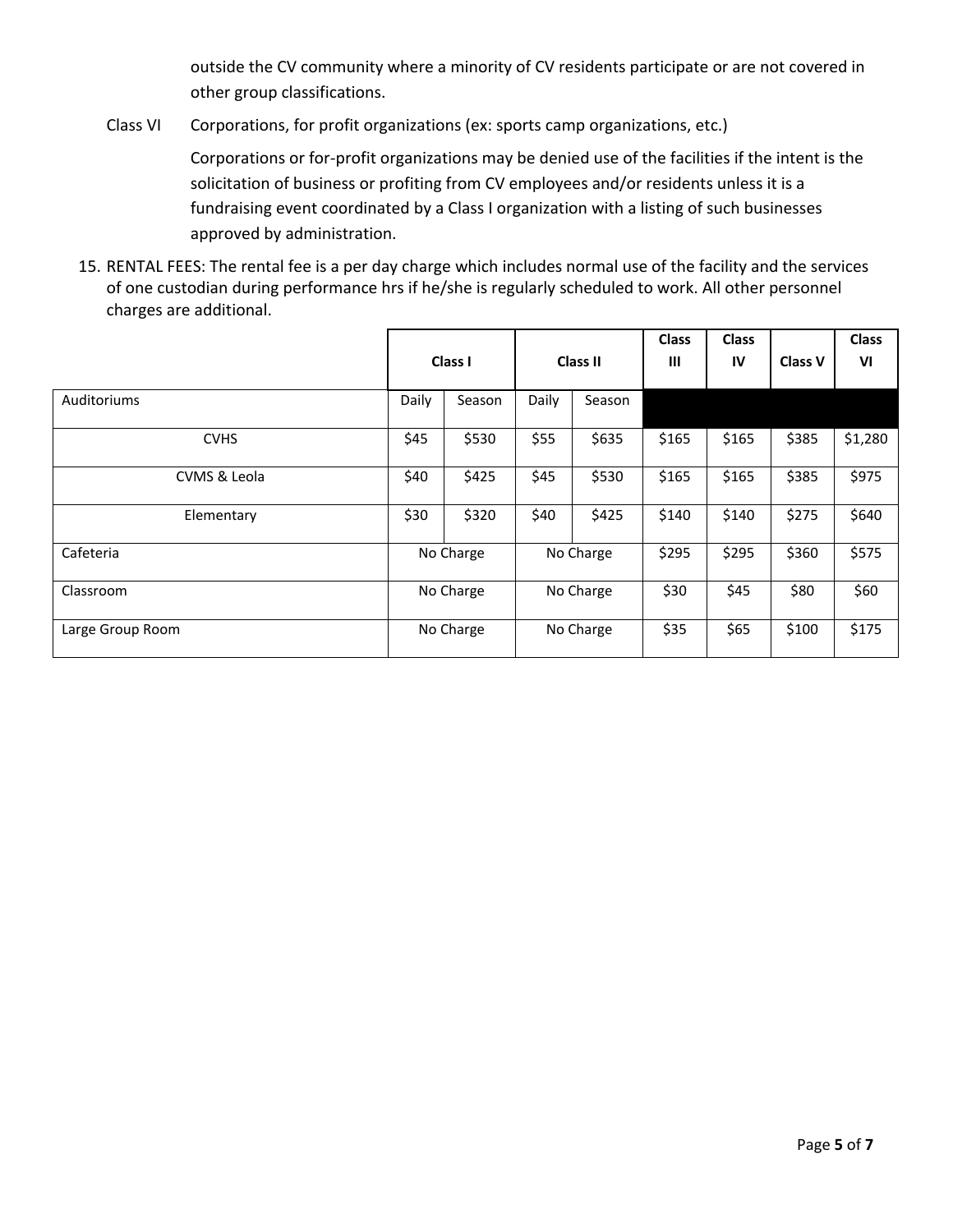|                                              |          | Class I  |       | <b>Class II</b> | <b>Class III</b> | <b>Class IV</b> | Class V | <b>Class VI</b> |
|----------------------------------------------|----------|----------|-------|-----------------|------------------|-----------------|---------|-----------------|
| Gymnasiums                                   | Daily    | Season   | Daily | Season          |                  |                 |         |                 |
| CVHS Rill Gym                                | \$45     | \$580    | \$55  | \$695           | \$420            | \$420           | \$665   | \$1,400         |
| CVHS Old Gym                                 | \$40     | \$465    | \$50  | \$580           | \$180            | \$180           | \$245   | \$1,065         |
| CVMS Gym                                     | \$40     | \$465    | \$50  | \$580           | \$180            | \$180           | \$245   | \$700           |
| <b>Elementary Gym</b>                        | \$30     | \$350    | \$40  | \$465           | \$180            | \$180           | \$245   | \$700           |
| CVHS Stadium (per event/8 hr day)            | Daily    | Season   | Daily | Season          |                  |                 |         |                 |
| <b>CVHS Stadium</b>                          | \$200    | \$1,160  | \$200 | \$1,160         | N/A              | \$500           | \$665   | \$1,400         |
| CVHS Stadium Turf Field Only                 | \$150    | \$870    | \$150 | \$870           | N/A              | \$500           | \$665   | \$1,400         |
| <b>CVHS Stadium Concession Stands</b>        | \$25     | \$200    | \$25  | \$200           | N/A              | \$150           | \$250   | \$250           |
| <b>CVSD Baseball Fields</b>                  | Daily    | Season   | Daily | Season          |                  |                 |         |                 |
| <b>CVHS Varsity Baseball Field</b>           | $$45**$$ | \$670**  | \$55  | \$800           | \$95             | \$95            | \$175   | \$200           |
| <b>CVHS JV Baseball Field</b>                | \$30**   | \$430**  | \$40  | \$560           | \$60             | \$75            | \$130   | \$165           |
| <b>Elementary Baseball Field</b>             | \$30**   | \$430**  | \$40  | \$560           | \$60             | \$75            | \$130   | \$165           |
| <b>CVSD Soccer Fields</b>                    | Daily    | Season   | Daily | Season          |                  |                 |         |                 |
| <b>CVHS Varsity Soccer Field</b>             | $$45**$$ | \$670**  |       |                 |                  | N/A             |         |                 |
| <b>CVHS JV Soccer Field</b>                  | $$45**$$ | \$670**  | \$55  | \$800           | \$95             | \$95            | \$175   | \$200           |
| <b>CVHS Soccer Practice Field</b>            | $$45**$$ | \$670**  | \$55  | \$800           | \$95             | \$95            | \$175   | \$200           |
| <b>CVMS Soccer Bowl Field</b>                | \$30**   | \$430**  | \$40  | \$560           | \$60             | \$75            | \$130   | \$165           |
| <b>Elementary Soccer Field</b>               | \$30**   | $$430**$ | \$40  | \$560           | \$60             | \$75            | \$130   | \$165           |
| <b>CVSD Softball Fields</b>                  | Daily    | Season   | Daily | Season          |                  |                 |         |                 |
| <b>CVMS Varsity Softball Field</b>           | $$45**$$ | \$670**  | \$55  | \$800           | \$95             | \$95            | \$175   | \$200           |
| CVMS JV Softball Field                       | \$30**   | \$430**  | \$40  | \$560           | \$60             | \$75            | \$130   | \$165           |
| <b>CVSD Tennis Facilities</b>                | Daily    | Season   | Daily | Season          |                  |                 |         |                 |
| <b>CVHS Tennis Courts</b>                    | \$30     | \$400    | \$50  | \$660           | <b>NA</b>        | \$95            | \$175   | \$200           |
| <b>CVSD Lacrosse/Field Hockey Facilities</b> | Daily    | Season   | Daily | Season          |                  |                 |         |                 |
| CVHS Field Hockey 1 Field                    | $$45**$$ | \$670**  | \$55  | \$800           | \$95             | \$95            | \$175   | \$200           |
| CVHS Field Hockey 2 Field                    | $$45**$$ | \$670**  | \$55  | \$800           | \$95             | \$95            | \$175   | \$200           |